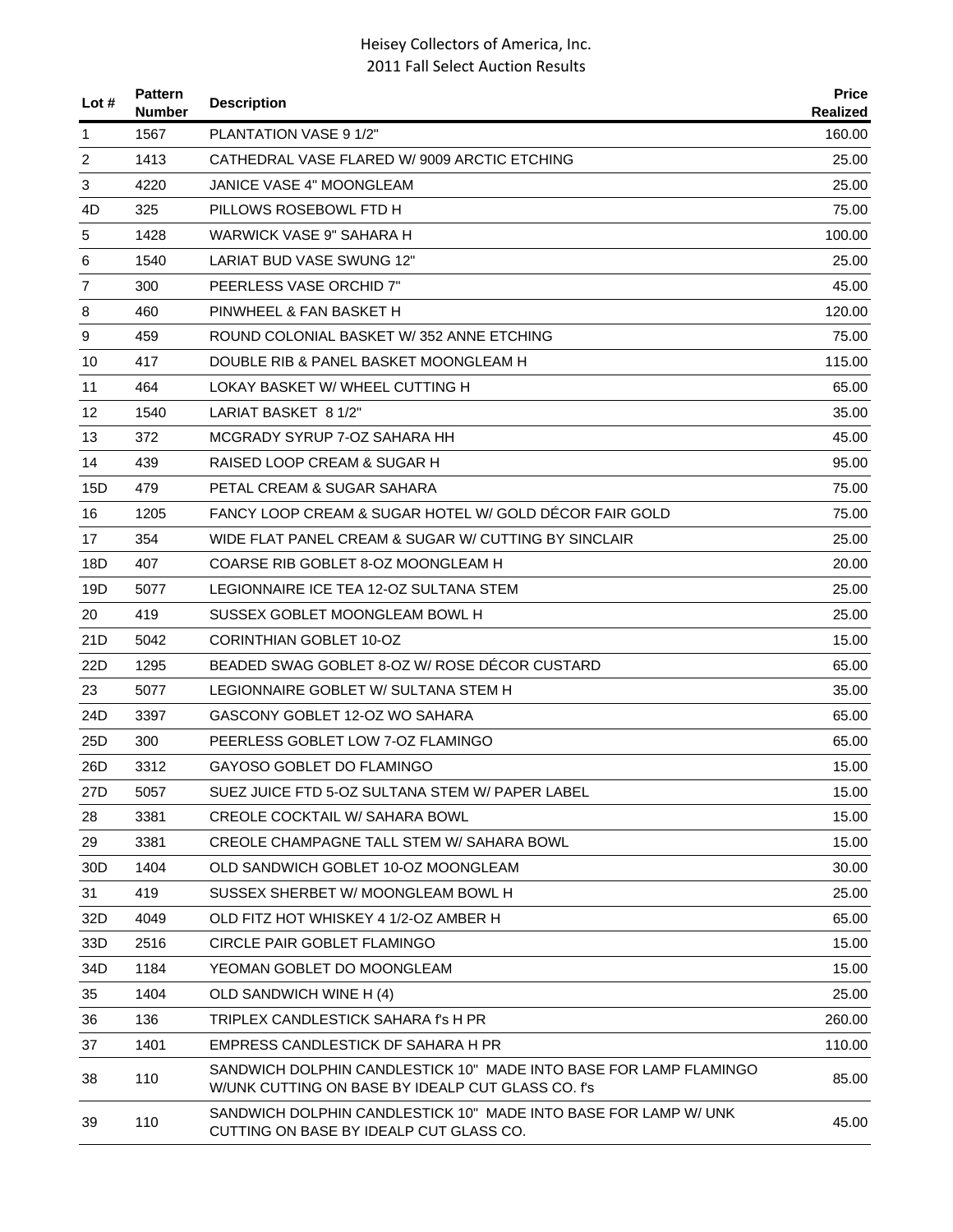| Lot #           | <b>Pattern</b><br><b>Number</b> | <b>Description</b>                                                                                                   | <b>Price</b><br>Realized |
|-----------------|---------------------------------|----------------------------------------------------------------------------------------------------------------------|--------------------------|
| 40              | 110                             | SANDWICH DOLPHIN CANDLESTICK 10" MADE INTO BASE FOR LAMP MOONGLEAM<br>W/ UNK CUTTING ON BASE BY IDEALP CUT GLASS CO. | 85.00                    |
| 41              | 21                              | ARISTOCRAT CANDLESTICK 9" W/ UNK CUTTING H PR                                                                        | 100.00                   |
| 42              | 21                              | ARISTOCRAT CANDLESTICK 7" W/ 9075 FORT WILLIAM HENRY ETCHING H PR                                                    | 65.00                    |
| 43              | 1433                            | THUMBPRINT & PANEL CANDLESTICK 2-LITE FLAMINGO PR                                                                    | 85.00                    |
| 44              | 1205                            | RAINDROP CANDLESTICK FLAMINGO H PR                                                                                   | 55.00                    |
| 45              | 1488                            | KOHINOOR CANDELABRA 2-LITE W/ "D" PRISMS                                                                             | 75.00                    |
| 46              | 1405                            | <b>IPSWICH CANDLEVASE W/INSERTS W/ "A" PRISMS H PR</b>                                                               | 130.00                   |
| 47              | 1632                            | LODESTAR CANDLE CENTERPIECE 1-LITE DAWN H PAIR                                                                       | 100.00                   |
| 48              | 129                             | TRICORN CANDLESTICK 3-LITE W/ UNK CUTTING ON BASE PR                                                                 | 85.00                    |
| 49              | 520                             | INNOVATION CANDLELAMP H                                                                                              | 75.00                    |
| 50              | 109                             | PETTICOAT DOLPHIN CANDLESTICK W/ CUPPED BASE SAHARA                                                                  | 3,000.00                 |
| 51              | 1513                            | BAROQUE CANDLESTICK 3-LITE NO BOBECHE OR VASE PR                                                                     | 25.00                    |
| 52              | 1469                            | RIDGELEIGH BOWL FRUIT OVAL 12" ZIRCON H                                                                              | 75.00                    |
| 53              | 1469                            | RIDGELEIGH CANDLE VASE ZIRCON PR                                                                                     | 200.00                   |
| 54              | 4404                            | NEW ERA CONSOLE SET: FLORAL BOWL 11" & CANDELABRA 2-LITE (PR) ALL W/<br><b>SATIN DECOR</b>                           | 150.00                   |
| 55 <sub>D</sub> | 1519                            | WAVERLY CONSOLE SET: FLORAL BOWL 12" (1); 1509 QUEEN ANN SAUCER<br>CANDLEBASES 6" DF (PR); ALL W/ GOLD LOTUS DÉCOR   | 55.00                    |
| 56              | 31                              | JACK-BE-NIMBLE CANDLESTICK TOY H PR                                                                                  | 25.00                    |
| 57              | 1540                            | <b>LARIAT CANDLESTICK 3-LITE</b>                                                                                     | 15.00                    |
| 58              | 1445                            | GRAPE CLUSTER CANDELABRA 1-LITE W/ BOBECHES & PRISMS H PR                                                            | 80.00                    |
| 59              | 5                               | PATRICIAN CANDELABRA 1-LITE 12" PR                                                                                   | 100.00                   |
| 60              | 1495                            | FERN CANDELABRUM 2-LITE W/ "A" PRISMS                                                                                | 25.00                    |
| 61              | 1510                            | SQUARE ON ROUND CANDLEHOLDER 2-LITE H                                                                                | 25.00                    |
| 62              | 1433                            | THUMBPRINT & PANEL CANDLESTICK 2-LITE SAHARA PR                                                                      | 75.00                    |
| 63              | 105                             | PEMBROKE CANDELABRUM 1-LITE 9" MOONGLEAM W/ "A" PRISMS H                                                             | 130.00                   |
| 64              | 301                             | OLD WILLIAMSBURG CANDELABRUM 2-LITE SHORT BASE                                                                       | 110.00                   |
| 65D             | 1404                            | OLD SANDWICH BOWL OVAL FLORAL SAHARA H                                                                               | 65.00                    |
| 66              | 351                             | PRISCILLA COMPOTE 10" SHALLOW HIGH FTD PUNTIED BOTTOM H                                                              | 160.00                   |
| 67              | 133                             | SWAN-HANDLED BOWL CONSOLE MOONGLEAM                                                                                  | 180.00                   |
| 68              | 411                             | TUDOR BOWL FLORAL FTD 10" MOONGLEAM H                                                                                | 100.00                   |
| 69              | 1401                            | <b>EMPRESS BOWL LIONHEAD</b>                                                                                         | 180.00                   |
| 70              | 1224                            | HEXAGON SIX BOWL SALAD 10" FLAMINGO                                                                                  | 15.00                    |
| 71              | 1184                            | YEOMAN BOWL FLORAL 12" DO HAWTHORNE                                                                                  | 45.00                    |
| 72              | 1429                            | PRISTINE BOWL FLORAL SAHARA H                                                                                        | 65.00                    |
| 73              | 1401                            | EMPRESS BOWL FLORAL 11" DF MOONGLEAM                                                                                 | 45.00                    |
| 74D             | 1428                            | WARWICK BOWL FLORAL COBALT H                                                                                         | 210.00                   |
| 75              | 350                             | PINWHEEL & FAN NAPPY 8" H                                                                                            | 65.00                    |
| 76              | 1632                            | LODESTAR PLATE PARTY 13 1/2" DAWN H                                                                                  | 75.00                    |
| 77              | 1252                            | TWIST BOWL FLORAL 12" RD MOONGLEAM H                                                                                 | 45.00                    |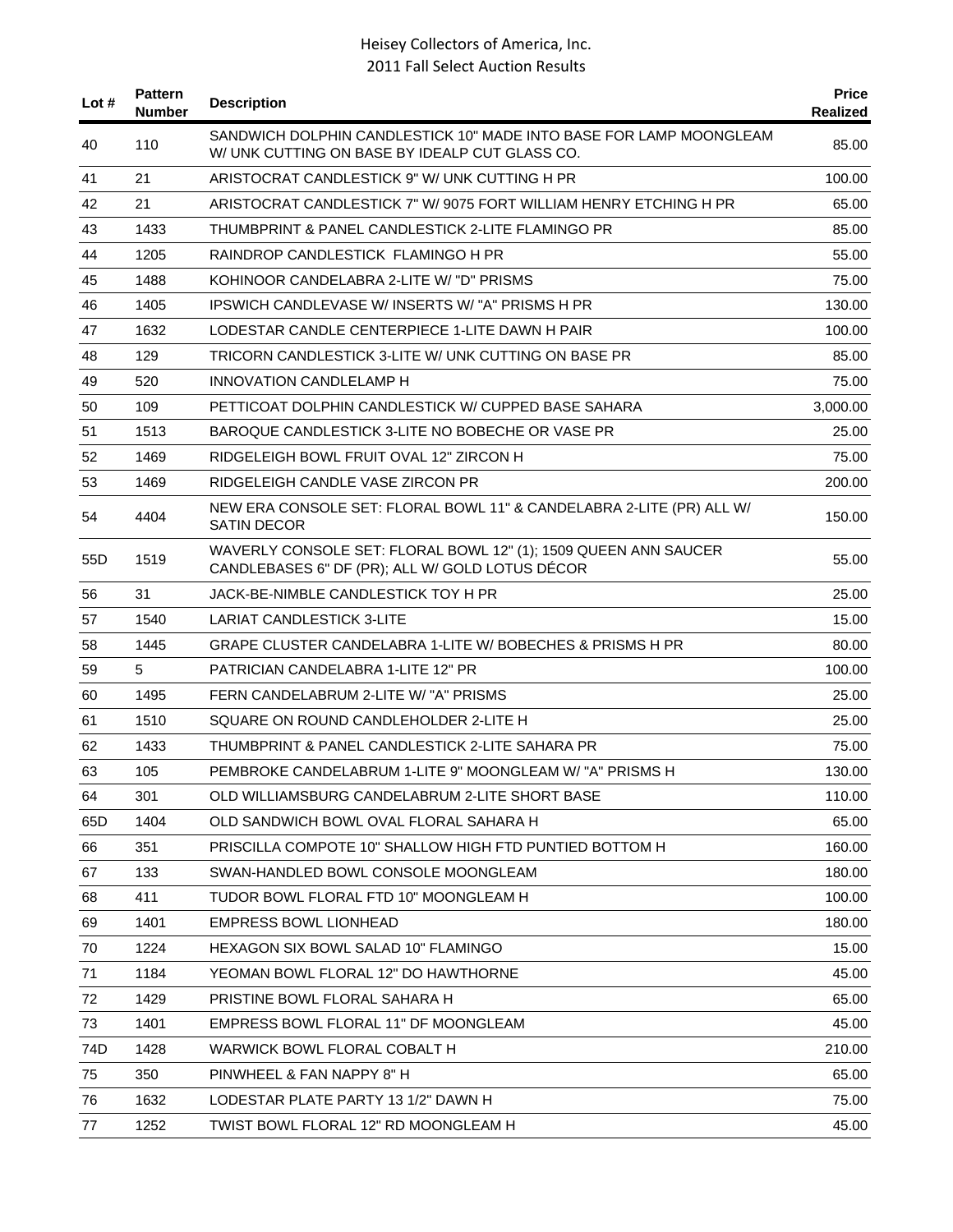| Lot $#$ | <b>Pattern</b><br><b>Number</b> | <b>Description</b>                                          | <b>Price</b><br>Realized |
|---------|---------------------------------|-------------------------------------------------------------|--------------------------|
| 78      | 1401                            | EMPRESS BOWL NASTURTIUM MOONGLEAM H                         | 85.00                    |
| 79D     | 4083                            | STANHOPE GOBLET 10-OZ W/ 490 MAYTIME ETCHING                | 65.00                    |
| 80D     | 3314                            | GRANDEUR GOBLET 9-OZ W/410 SABRINA ETCHING                  | 15.00                    |
| 81D     | 3394                            | SAXONY SODA FTD 12-OZ W/ 50 DRESDEN ETCHING SAHARA          | 25.00                    |
| 82      | 1519                            | WAVERLY PLATE SANDWICH 11" W/515 HEISEY ROSE ETCHING        | 45.00                    |
| 83D     | 5019                            | WAVERLY GOBLET 10-OZ W/9015 ENGLISH IVY ETCHING             | 15.00                    |
| 84      | 5025                            | TYROLEAN SAUCER CHAMPAGNE W/ 507 ORCHID ETCHING (2)         | 25.00                    |
| 85      | $\mathbf{1}$                    | TEA DRIP W/ SILVER BAND                                     | 65.00                    |
| 86      | 417                             | DOUBLE RIB & PANEL MUSTARD W/ COVER FLAMINGO H              | 35.00                    |
| 87      | 417                             | DOUBLE RIB & PANEL MUSTARD W/ COVER MOONGLEAM H             | 35.00                    |
| 88      | 417                             | DOUBLE RIB & PANEL MUSTARD W/ COVER H                       | 25.00                    |
| 89      | 1184                            | YEOMAN MUSTARD W/ COVER DO SAHARA H W/ #5 SPOON             | 85.00                    |
| 90      | 1401                            | EMPRESS MUSTARD W/ COVER MOONGLEAM H W/#5 SPOON             | 55.00                    |
| 91      | 310                             | RING BAND TOOTHPICK SOUV "SOLON, MAINE" CUSTARD H GOOD GOLD | 45.00                    |
| 92      | 1252                            | TWIST NUT INDV MARIGOLD H                                   | 25.00                    |
| 93D     | 1252                            | TWIST MUSTARD MOONGLEAM H W/#5 CRYSTAL SPOON H              | 35.00                    |
| 94      | 1434                            | TOM & JERRY MUG H                                           | 85.00                    |
| 95      | 1401                            | EMPRESS OIL SAHARA                                          | 55.00                    |
| 96      | 1280                            | WINGED SCROLL OIL EMERALD W/ GOLD DECOR POOR GOLD           | 45.00                    |
| 97      | 1184                            | YEOMAN OIL 2-OZ FLAMINGO H                                  | 25.00                    |
| 98      | 1184                            | YEOMAN OIL 2-OZ SAHARA H                                    | 25.00                    |
| 99D     | 3390                            | CARCASSONNE CORDIAL 1-OZ ALEXANDRITE                        | 250.00                   |
| 100     | 3416                            | BARBARA FRITCHIE CORDIAL 1-OZ TALL ALEXANDRITE BOWL         | 350.00                   |
| 101     | 4091                            | KIMBERLY CORDIAL W/1015 DOLLY MADISON ROSE CUTTING          | 25.00                    |
| 102     | 5010                            | SYMPHONE CORDIAL 1-OZ W/921 DANISH PRINCESS CUTTING         | 15.00                    |
| 103     | 3411                            | MONTE CRISTO CORDIAL 1-OZ W/ UNK CUTTING                    | 45.00                    |
| 104D    | 5010                            | SYMPHONE CORDIAL 1-OZ W/503 MINUET ETCHING                  | 25.00                    |
| 105     | 5074                            | SEAHORSE COCKTAIL H                                         | 55.00                    |
| 106     | 5058                            | GOOSE WINE 3-OZ                                             | 55.00                    |
| 107     | 1540                            | <b>OSCAR LIGHT AMBER</b>                                    | 350.00                   |
| 108     | 3                               | ELEPHANT SMALL SULTANA H                                    | 400.00                   |
| 109     | 3                               | <b>ELEPHANT SMALL</b>                                       | 100.00                   |
| 110     | 1540                            | <b>OSCAR</b>                                                | 65.00                    |
| 111     | 1541                            | SCOTTIE DOG                                                 | 55.00                    |
| 112     | $\mathbf{1}$                    | HORSEHEAD BOOKEND FROSTED                                   | 35.00                    |
| 113     | $\overline{2}$                  | <b>GOOSE WINGS HALF</b>                                     | 45.00                    |
| 114     | 1550                            | <b>DOLPHIN CANDLESTICK</b>                                  | 45.00                    |
| 114A    | 129                             | HORSEHEAD STOPPER LGE                                       | 110.00                   |
| 115     | 1612                            | BOTANICAL ASHTRAY H NOT FROSTED                             | 100.00                   |
| 116     | 1184                            | YEOMAN ASHTRAY CIGAR H                                      | 25.00                    |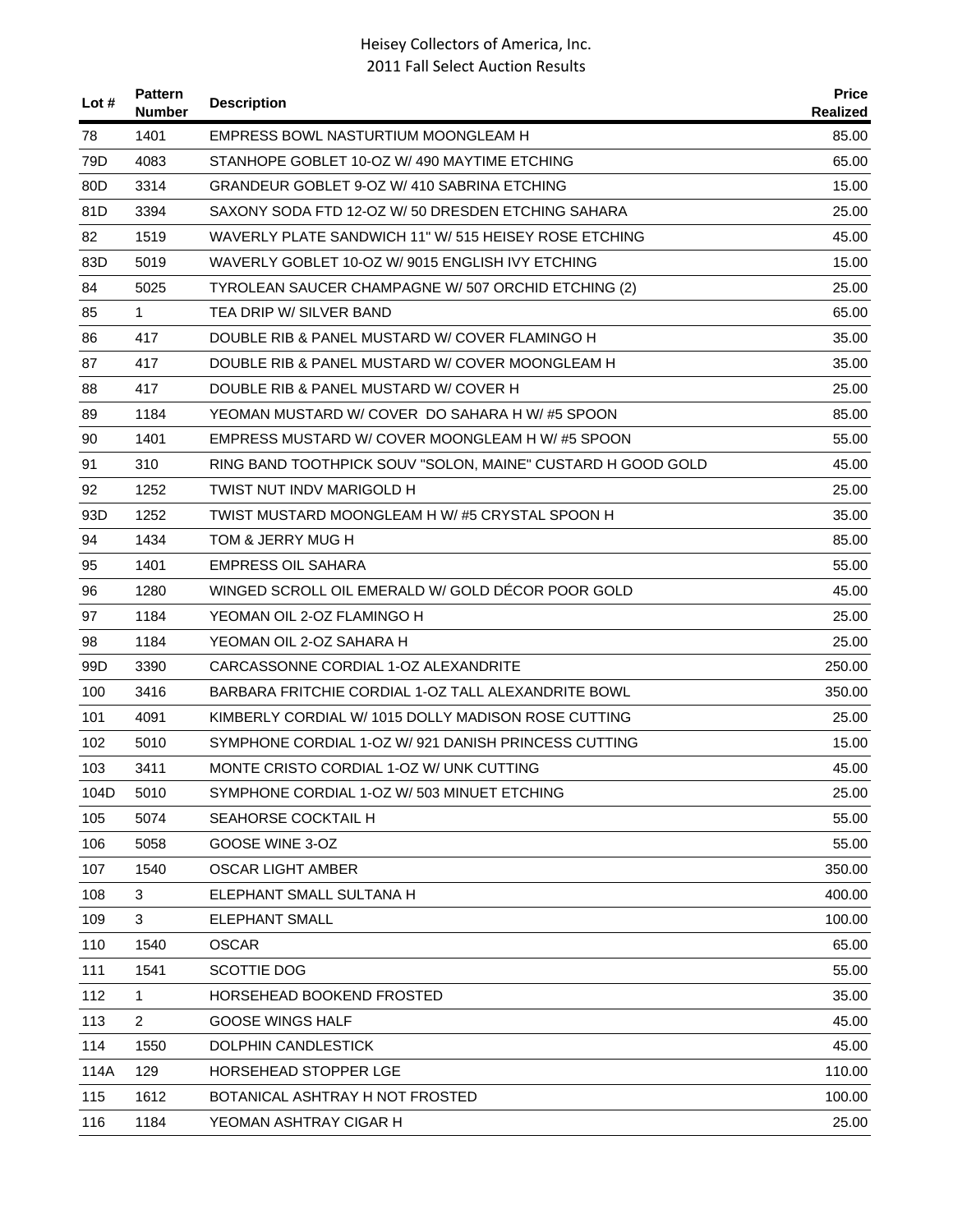| Lot $#$ | <b>Pattern</b><br>Number | <b>Description</b>                                                                                                                                                     | <b>Price</b><br>Realized |
|---------|--------------------------|------------------------------------------------------------------------------------------------------------------------------------------------------------------------|--------------------------|
| 117     | 1469                     | RIDGELEIGH ASHTRAY 6" SQUARE H                                                                                                                                         | 15.00                    |
| 118     | 433                      | GREEK KEY CRUSHED FRUIT JAR 2-QT H                                                                                                                                     | 375.00                   |
| 119     | 352                      | FLAT PANEL CRUSHED FRUIT JAR 2-QT H                                                                                                                                    | 85.00                    |
| 120     | 1404                     | OLD SANDWICH CREAM 5" 18-OZ MOONGLEAM H                                                                                                                                | 200.00                   |
| 121     | 1225                     | PLAIN BAND PITCHER 1-QT                                                                                                                                                | 45.00                    |
| 122     | 3350                     | WABASH TANKARD 3-PINT W/ 440 FRONTENAC ETCHING W/ CUT FLUTES ON NECK<br>H.                                                                                             | 95.00                    |
| 123     | 1404                     | OLD SANDWICH WATER PITCHER MOONGLEAM H                                                                                                                                 | 170.00                   |
| 124     | 517                      | TUMBLE UP W/ UNK CUTTING SILVER RIM H (1); 197 TUMBLER H (1)                                                                                                           | 100.00                   |
| 125     | 4163                     | WHALEY TANKARD W/ 674 ADAMS CUTTING                                                                                                                                    | 45.00                    |
| 126     | 3480                     | KOORS PITCHER FLAMINGO                                                                                                                                                 | 75.00                    |
| 127     | 4165                     | SHAW JUG DO FLAMINGO                                                                                                                                                   | 275.00                   |
| 128     | 353                      | MEDIUM FLAT PANEL JUG 1-QT HARVEY AMBER                                                                                                                                | 1,000.00                 |
| 129     | 350                      | PINWHEEL & FAN JUG 3-PINT H                                                                                                                                            | 95.00                    |
| 130     | 6060                     | COUNTRY CLUB MARTINI MIXER 26-OZ W/ PAPER LABEL                                                                                                                        | 45.00                    |
| 131     | 1540                     | LARIAT EGGPLATE RD                                                                                                                                                     | 110.00                   |
| 132     | 1235                     | BEADED PANEL & SUNBURST PUNCH BOWL & BASE                                                                                                                              | 150.00                   |
| 133     | 4036                     | MARSHALL COCKTAIL SHAKER 1-QT W/ SILVER OVERLAY W/ ROOSTER HEAD<br><b>STOPPER</b>                                                                                      | 65.00                    |
| 134     | 4225                     | COBEL COCKTAIL SHAKER 1-QT W/ 495 POLO ETCH W/ ROOSTER HEAD STOPPER                                                                                                    | 140.00                   |
| 135     | 4037                     | CLARENCE DECANTER SHERRY OVAL 1-PINT                                                                                                                                   | 55.00                    |
| 136     | 4036                     | MARSHALL COCKTAIL SHAKER 1-QT W/ ROOSTER HEAD STOPPER                                                                                                                  | 55.00                    |
| 137     | 4225                     | COBEL COCKTAIL SHAKER 1-QT W/ 455 SPORTSMAN ETCHING W/ ROOSTER HEAD<br><b>STOPPER</b>                                                                                  | 95.00                    |
| 138     | 4004                     | <b>IMPROMPTU DECANTER W/ PAPER LABEL</b>                                                                                                                               | 175.00                   |
| 139     | 2401                     | OAKWOOD DECANTER W/467 TALLY HO ETCHING                                                                                                                                | 120.00                   |
| 140D    | 3304                     | UNIVERSAL COCKTAIL 3 1/2-OZ W/ 467 TALLY HO ETCHING                                                                                                                    | 15.00                    |
| 141     | 367                      | PRISM BAND DECANTER MOONGLEAM H                                                                                                                                        | 160.00                   |
| 142     | 4225                     | COBEL COCKTAIL SHAKER 1-PINT W/ 9013 "US" ETCHING (1); 5038 ROOSTER STEM<br>COCKTAIL W/ 9013 "YOU" ETCHING (1); 9013 ROOSTER STEM COCKTAIL W/ 9013<br>"ME" ETCHING (1) | 110.00                   |
| 143     | 3397                     | GASCONY TOMATO JUICE W/ (NON-HEISEY STIRRER) W/ 452 AMBASSADOR<br><b>ETCHING SAHARA</b>                                                                                | 170.00                   |
| 144     | 3397                     | GASCONY JUICE GLASS 6-OZ W/ 452 AMBASSADOR ETCHING SAHARA (6)                                                                                                          | 55.00                    |
| 145     | 2052                     | <b>BAR W/374 CIRCUS-CLOWNS ETCHING</b>                                                                                                                                 | 170.00                   |
| 146     | 2401                     | OAKWOOD OLD FASHIONED W/ 476 CIRCUS-WESTERN SCENE ETCHING                                                                                                              | 160.00                   |
| 147     | 3417                     | ADKINS BITTERS BOTTLE W/ 472 CIRCUS-LION TAMER ETCHING                                                                                                                 | 275.00                   |
| 148     | 4052                     | NATIONAL BAR 2-OZ W/980 MOONGLO CUTTING                                                                                                                                | 20.00                    |
| 149     | 6060                     | COUNTRY CLUB SODA 18-OZ W/ 517 WINCHESTER '73 ETCHING                                                                                                                  | 130.00                   |
| 150     | 3481                     | GLENFORD COCKTAIL 3-OZ DO FLAMINGO (4)                                                                                                                                 | 25.00                    |
| 151     | 333                      | <b>WALDORF ASTORIA DECANTER</b>                                                                                                                                        | 65.00                    |
| 152     | 4054                     | CORONATION SODA 5-OZ W/ 498 MODERN POLO ETCHING                                                                                                                        | 45.00                    |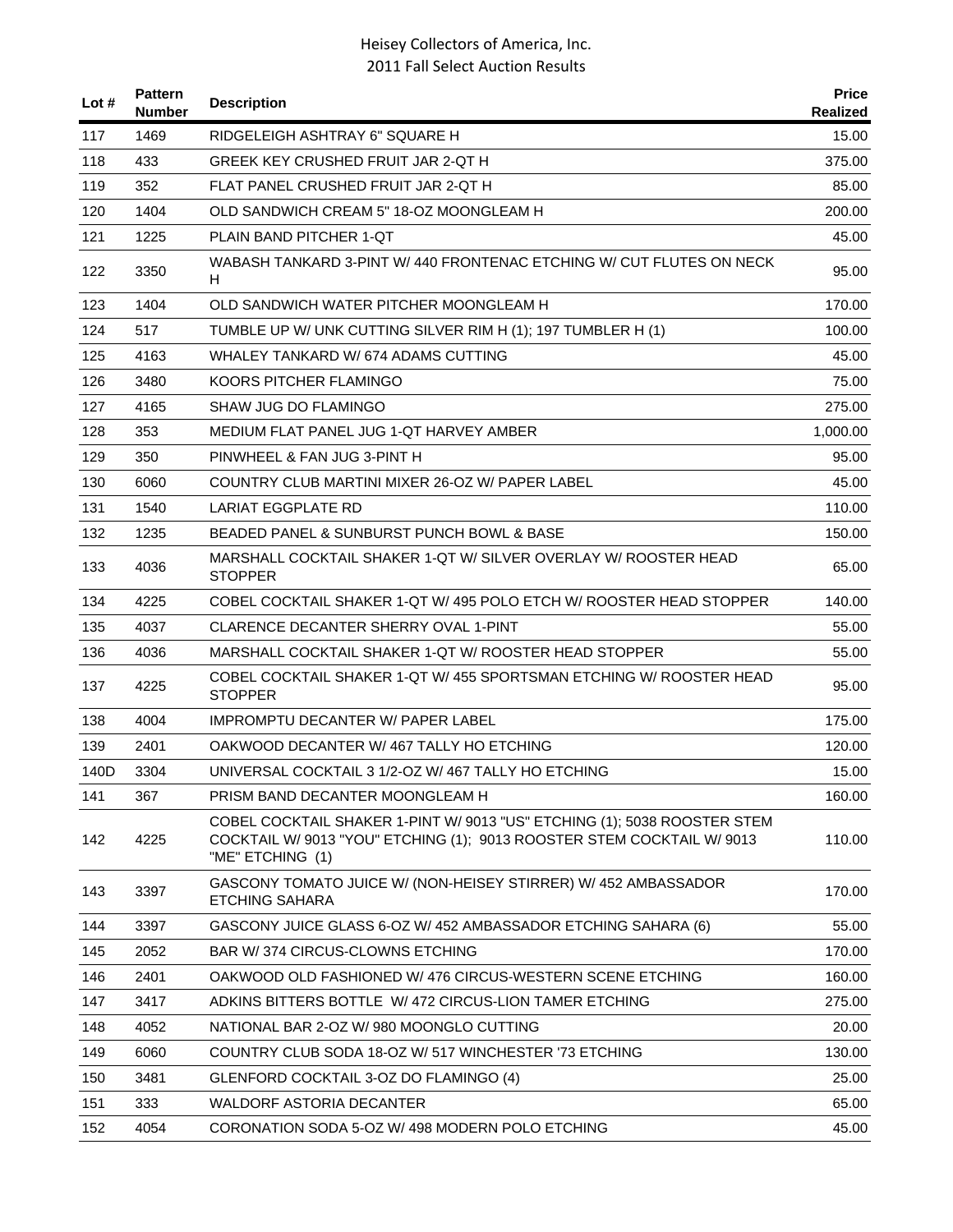| Lot $#$ | <b>Pattern</b><br><b>Number</b> | <b>Description</b>                                     | <b>Price</b><br><b>Realized</b> |
|---------|---------------------------------|--------------------------------------------------------|---------------------------------|
| 153     | 4054                            | CORONATION SODA 8-OZ W/498 MODERN POLO ETCHING         | 45.00                           |
| 154     | 2401                            | OAKWOOD SODA 6-OZ W/ 481 LANCASTER ETCHING             | 25.00                           |
| 155     | 1184                            | YEOMAN SODA 12-OZ DO W/9041 WIGWAM ETCHING H           | 130.00                          |
| 156     | 2401                            | OAKWOOD SODA 8-OZ W/5003 NIMROD CARVING                | 25.00                           |
| 157D    | 3390                            | CARCASSONNE GOBLET SHORT STEM 11-OZ ALEXANDRITE        | 65.00                           |
| 158D    | 3390                            | CARCASSONNE GOBLET SHORT STEM 11-OZ ALEXANDRITE        | 65.00                           |
| 159D    | 3390                            | CARCASSONNE GOBLET SHORT STEM 11-OZ ALEXANDRITE        | 65.00                           |
| 160D    | 3390                            | CARCASSONNE GOBLET SHORT STEM 11-OZ ALEXANDRITE        | 65.00                           |
| 161D    | 3390                            | CARCASSONNE SODA FTD 12-OZ ALEXANDRITE                 | 110.00                          |
| 162D    | 3390                            | CARCASSONNE SODA FTD 12-OZ ALEXANDRITE                 | 110.00                          |
| 163D    | 3390                            | CARCASSONNE SODA FTD 12-OZ ALEXANDRITE                 | 110.00                          |
| 164D    | 3390                            | CARCASSONNE SODA FTD 12-OZ ALEXANDRITE                 | 110.00                          |
| 165D    | 3390                            | CARCASSONNE GOBLET TALL 11-OZ ALEXANDRITE              | 140.00                          |
| 166D    | 3390                            | CARCASSONNE GOBLET TALL 11-OZ ALEXANDRITE              | 140.00                          |
| 167D    | 3390                            | CARCASSONNE GOBLET TALL 11-OZ ALEXANDRITE              | 140.00                          |
| 168D    | 3390                            | CARCASSONNE CHAMPAGNE ALEXANDRITE                      | 45.00                           |
| 169D    | 3390                            | CARCASSONNE CHAMPAGNE ALEXANDRITE                      | 45.00                           |
| 170D    | 3390                            | CARCASSONNE CHAMPAGNE ALEXANDRITE                      | 45.00                           |
| 171D    | 3390                            | CARCASSONNE CHAMPAGNE ALEXANDRITE                      | 45.00                           |
| 172D    | 3390                            | CARCASSONNE CHAMPAGNE ALEXANDRITE                      | 45.00                           |
| 173D    | 3390                            | CARCASSONNE COCKTAIL 3-OZ ALEXANDRITE                  | 135.00                          |
| 174D    | 3390                            | CARCASSONNE COCKTAIL 3-OZ ALEXANDRITE                  | 135.00                          |
| 175D    | 3390                            | CARCASSONNE COCKTAIL 3-OZ ALEXANDRITE                  | 135.00                          |
| 176D    | 3390                            | CARCASSONNE COCKTAIL 3-OZ ALEXANDRITE                  | 135.00                          |
| 177D    | 3390                            | CARCASSONNE COCKTAIL 3-OZ ALEXANDRITE                  | 135.00                          |
| 178     | 1205                            | FANCY LOOP BON BON #1                                  | 35.00                           |
| 179     | 1205                            | FANCY LOOP ICE TUB                                     | 210.00                          |
| 180     | 1205                            | <b>FANCY LOOP BUTTER &amp; COVER</b>                   | 75.00                           |
| 181     | 1205                            | FANCY LOOP PUNCH GLASS FTD CUPPED (2)                  | 65.00                           |
| 182     | 343                             | SUNBURST JELLY FTD H                                   | 65.00                           |
| 183     | 357                             | PRISON STRIPE NAPPY 4" H (4)                           | 45.00                           |
| 184     | 1469                            | RIDGELEIGH ICE TUB W/ UNDERPLATE H                     | 120.00                          |
| 185     | 1295                            | BEADED SWAG COVERED BUTTER                             | 15.00                           |
| 186     | 1255                            | PINEAPPLE & FAN SALT & PEPPER IN SILVER HOLDER (3-PCS) | 55.00                           |
| 187     | 1235                            | BEADED PANEL & SUNBURST BUTTER & COVER                 | 85.00                           |
| 188     | 1220                            | PUNTY BAND NAPPY 4" OPALESCENT                         | 130.00                          |
| 189     | 1295                            | BEADED SWAG COVERED BUTTER GOOD GOLD                   | 45.00                           |
| 190     | 365                             | OLD QUEEN ANNE COVERED BUTTER H                        | 185.00                          |
| 191     | 305                             | PUNTY & DIAMOND POINT SUGAR SIFTER                     | 65.00                           |
| 192     | 1280                            | WINGED SCROLL TUMBLER GOLD DÉCOR CUSTARD FAIR GOLD     | 45.00                           |